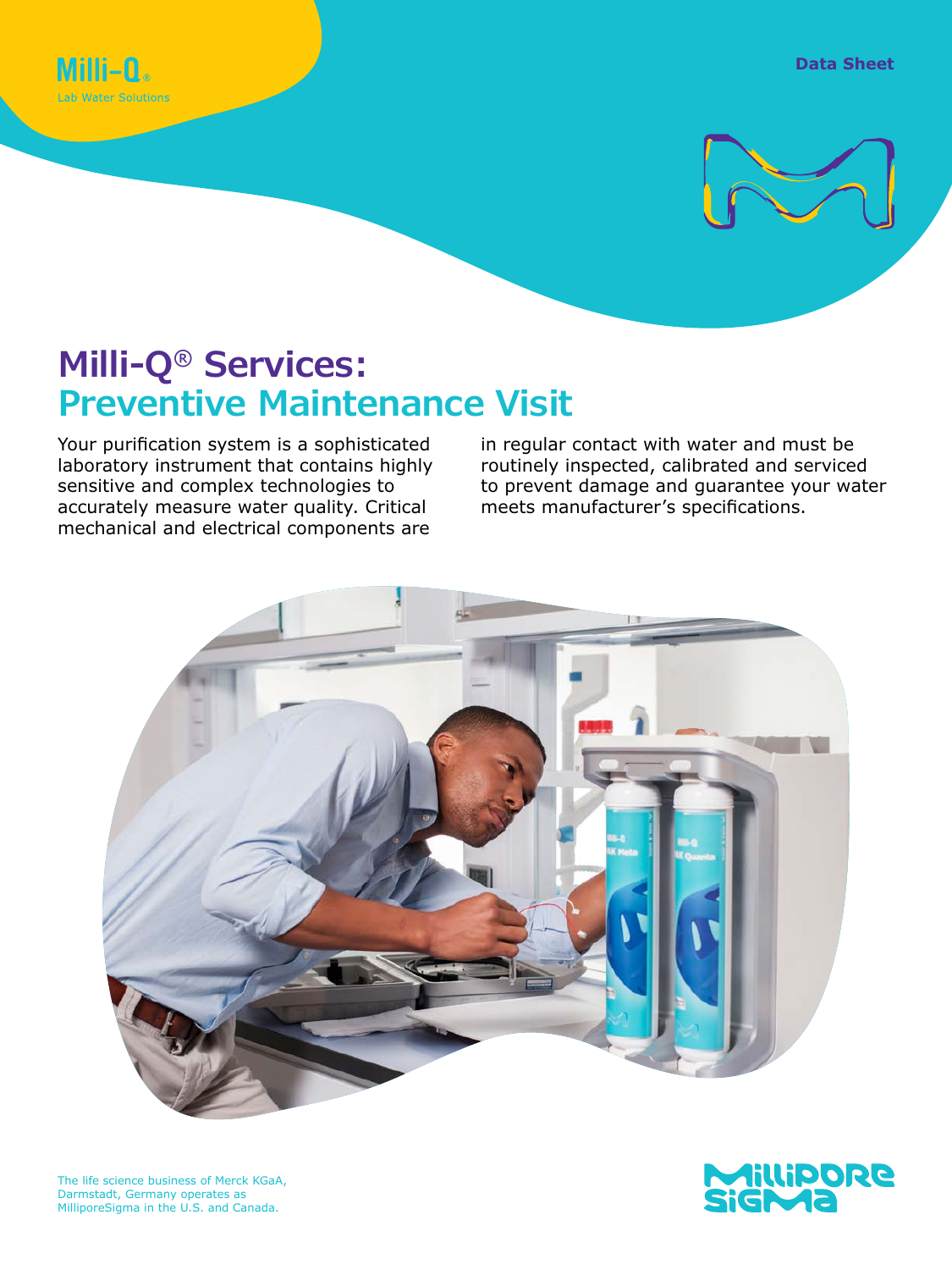# **Receive a complete review of your water purification system**

During the Preventive Maintenance Visit, a Milli-Q®-certified Field Service Engineer performs a complete review of your water purification system following auditable Standard Operating Procedures. The visit includes:

- Comprehensive check of system specifications
- Replacement of aging parts using Maintenance Kit
- Hydraulics and mechanics inspection
- Control of electronic settings & monitoring devices
- Review and testing of events, alarms and alerts
- Software updates
- Operator training
- Application assistance
- Record of service history with traceability of system parameters (Diagnostic Report)

# **Optimize the performance of your water system**

During an annual Preventive Maintenance Visit, the Milli-Q®-certified Field Service Engineer performs a full checkup of all critical components and replaces aging connections and tubing, including:

| Verification of electrical components                     | Adjustments of power supplies & set points |  |
|-----------------------------------------------------------|--------------------------------------------|--|
| Display, touchscreen and/or keypad(s)                     | Motor voltage(s)                           |  |
| Main and interface board(s)                               | EDI module power supply voltage(s)         |  |
| Power supply board                                        | UV lamp ballast voltage                    |  |
| UV ballast                                                | Pressure set point(s)                      |  |
| Solenoid valve(s)                                         | Conductivity and resistivity set points    |  |
| Pressurization/recirculation/distribution pump(s)         | Rejection set points                       |  |
| Pressure sensor(s)                                        |                                            |  |
| Resistivity/Conductivity cell(s) and thermistor(s)        | <b>Measuring &amp; recording</b>           |  |
| Pack Tag Reader(s) or Pack detection microswitch(s)       | Feed water conductivity                    |  |
| Flow meter(s)                                             | Product resistivity                        |  |
| Level sensor(s)                                           | Total Organic Carbon (TOC)                 |  |
| Alarm relay                                               | Export of system history                   |  |
| RC/Link and POD connections                               | Motor(s) voltage(s)                        |  |
|                                                           | EDI module power supply voltages           |  |
| Verification of mechanical/hydraulic components           | UV ballast voltage                         |  |
| Bodies of solenoid valve, 3-way valve and motorized valve |                                            |  |
| Pressurization/recirculation/distribution pump(s)         | Software updates                           |  |
| Pressure regulator(s) and pressure gauge(s)               | Software upgrade for qualified systems     |  |

Sanitary overflow

Reverse osmosis housing and chevron seal

#### **Verification & regulation of hydraulics**

Product/distribution water flow rates

Rejection flow rates

Pump pressure

Software upgrade for qualified systems

Software upgrade for non-qualified systems

#### **Maintenance Kit to replace aging parts**

Internal/external tubing

Internal/external fittings

Pump inlet/outlet fittings

Solenoid valve coils

Sanitary overflow solution

O-ring(s) for cleaning port and point-of-use

O-ring(s) and strainer(s) for conductivity cell(s) or inlet fittings

Check valve(s)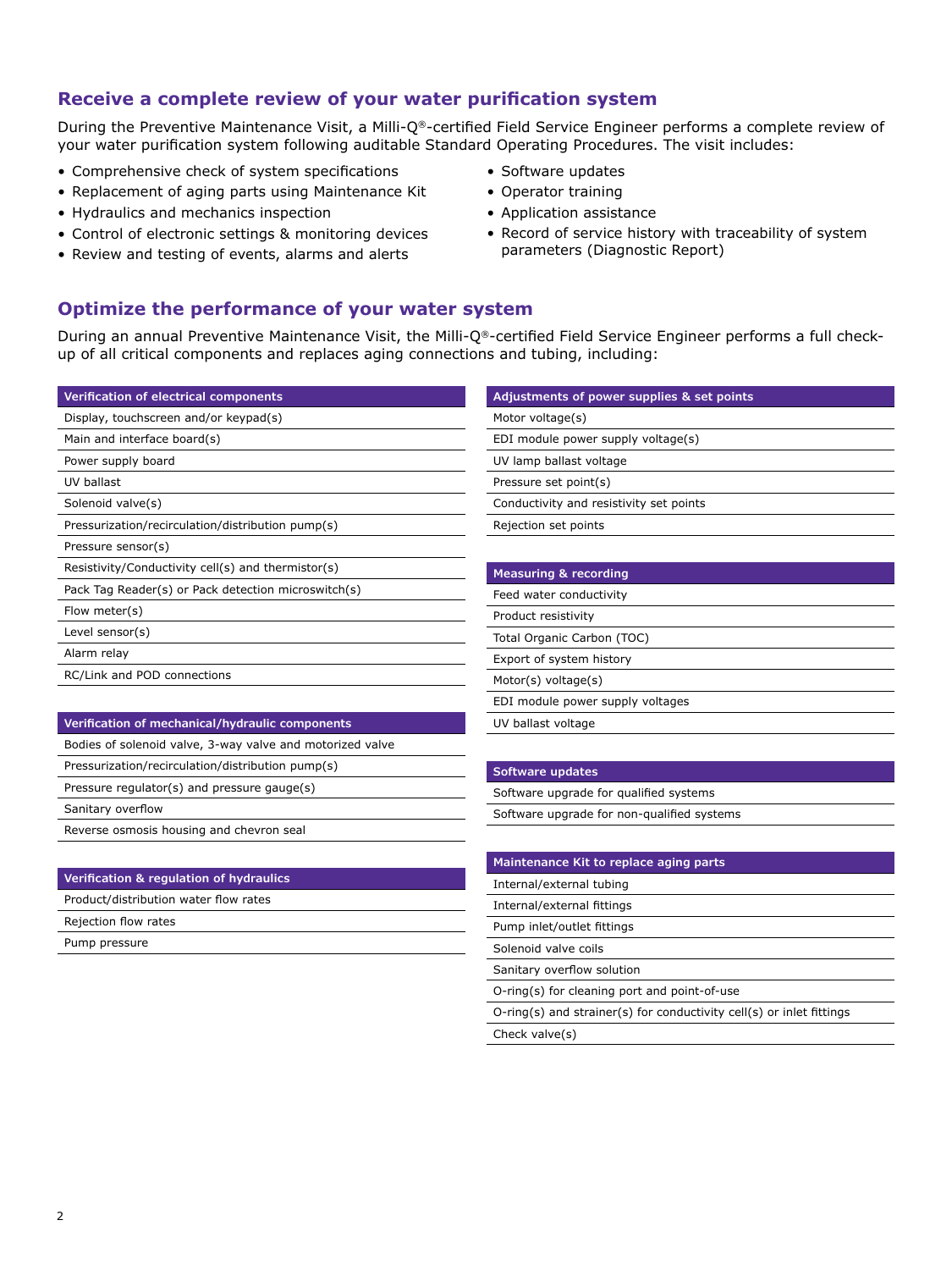### **We also offer a set of tailor-made options for your lab's specific needs, including:**

- Verification
- Calibration

• Sanitization

- Pharmacopeia suitability tests
- Scheduled shipments of consumables and parts
- Additional Preventive Maintenance Visits

• Customized user training • Extended guarantees

As part of our Qualification program, Preventive Maintenance Visits that are done within the framework of a Service Pharma™ Plan, are performed and documented according to a Maintenance Procedure (MP) in compliance with GLP and cGMP.

# **Service history traceability**

Via the provided Diagnostic Report and Service Visit Report, you benefit from full traceability and archiving of your system's service history and system parameters.

#### **Extract of the Diagnostic Report**

| Milli-Q.                                                                                                                            | <b>System Diagnostics Report</b>                                                  |                        |                        |                              |                                                                                                                                                                                        |  |  |
|-------------------------------------------------------------------------------------------------------------------------------------|-----------------------------------------------------------------------------------|------------------------|------------------------|------------------------------|----------------------------------------------------------------------------------------------------------------------------------------------------------------------------------------|--|--|
| <b>Lab Water Solutions</b>                                                                                                          |                                                                                   |                        |                        |                              |                                                                                                                                                                                        |  |  |
| <b>Information</b>                                                                                                                  |                                                                                   |                        |                        |                              |                                                                                                                                                                                        |  |  |
| <b>Work Order Number</b>                                                                                                            |                                                                                   |                        |                        |                              |                                                                                                                                                                                        |  |  |
| <b>Work Order Type</b>                                                                                                              |                                                                                   |                        |                        |                              |                                                                                                                                                                                        |  |  |
| <b>Business Field Name</b>                                                                                                          |                                                                                   |                        |                        |                              |                                                                                                                                                                                        |  |  |
| <b>Product Name</b>                                                                                                                 |                                                                                   |                        |                        |                              |                                                                                                                                                                                        |  |  |
|                                                                                                                                     |                                                                                   |                        |                        |                              |                                                                                                                                                                                        |  |  |
| <b>Serial Number</b>                                                                                                                |                                                                                   |                        |                        |                              |                                                                                                                                                                                        |  |  |
| <b>Scheduled Date Time</b>                                                                                                          |                                                                                   |                        |                        |                              |                                                                                                                                                                                        |  |  |
| Work to be performed                                                                                                                |                                                                                   |                        |                        |                              |                                                                                                                                                                                        |  |  |
| Preventive Maintenance Visit according to SOP                                                                                       |                                                                                   |                        |                        |                              |                                                                                                                                                                                        |  |  |
|                                                                                                                                     |                                                                                   |                        |                        |                              |                                                                                                                                                                                        |  |  |
| <b>Work Performed</b>                                                                                                               |                                                                                   |                        |                        |                              |                                                                                                                                                                                        |  |  |
|                                                                                                                                     |                                                                                   |                        |                        |                              | Inspection of external hydraulic & electrical connections, motors and capacitors, pumps, sensors, solenoid valves, wires and connectors, tubing & fittings connections. Replacement of |  |  |
|                                                                                                                                     | maintenance kit. Tank Sanitization. TOC Cleaning and RO Cleaning Software Upgrade |                        |                        |                              |                                                                                                                                                                                        |  |  |
|                                                                                                                                     |                                                                                   |                        |                        |                              |                                                                                                                                                                                        |  |  |
|                                                                                                                                     | <b>Reverse Osmosis Diagnosis and Maintenance</b>                                  |                        |                        |                              |                                                                                                                                                                                        |  |  |
| Post                                                                                                                                |                                                                                   |                        |                        |                              |                                                                                                                                                                                        |  |  |
| <b>Parameters</b>                                                                                                                   | <b>System Specification</b>                                                       | <b>Pre Maintenance</b> | Maintenance            | <b>Units</b>                 | <b>Comments</b>                                                                                                                                                                        |  |  |
|                                                                                                                                     |                                                                                   | Value                  | Value                  |                              |                                                                                                                                                                                        |  |  |
| <b>Regulator Pressure</b>                                                                                                           | $1 b \le P \le 2.5 b$                                                             |                        |                        | bar                          |                                                                                                                                                                                        |  |  |
| RO Feed Temperature                                                                                                                 | $5^{\circ}$ C <= T <= 35 $^{\circ}$ C                                             | 18                     | 18                     | °C                           |                                                                                                                                                                                        |  |  |
| <b>RO</b> Feed Conductivity                                                                                                         | $1 \mu S \ll C \ll 2000 \mu S$                                                    | 733                    | 735                    | αŜ                           |                                                                                                                                                                                        |  |  |
| <b>RO</b> Membrane Pressure                                                                                                         | $3 b < P < = 7.5 b$                                                               | 2.5                    | 5.                     | bar                          | Performed a RO Cleaning                                                                                                                                                                |  |  |
| RO Permeate Conductivity $1 \mu S \leq C \leq 200 \mu S$                                                                            |                                                                                   | 70                     | 25                     | иS                           |                                                                                                                                                                                        |  |  |
| <b>RO</b> Reject Flowrate                                                                                                           | $121/h \leq Q \leq 221/h$                                                         | 11.5                   | 17.5                   | 1/h                          |                                                                                                                                                                                        |  |  |
| RO Rejection<br>RO Pump Voltage                                                                                                     | rej> 92 %<br>$4 V \leq U \leq 40 V$                                               | 90.45<br> 23           | 96.60<br>23            | %<br>$\overline{\mathbf{V}}$ | RO rejection is back to normal after cleaning                                                                                                                                          |  |  |
|                                                                                                                                     |                                                                                   |                        |                        |                              |                                                                                                                                                                                        |  |  |
| <b>UV Lamp Diagnosis and Maintenance</b>                                                                                            |                                                                                   |                        |                        |                              |                                                                                                                                                                                        |  |  |
|                                                                                                                                     |                                                                                   |                        | Post                   |                              |                                                                                                                                                                                        |  |  |
| Parameters                                                                                                                          | <b>System Specification</b>                                                       | Pre Maintenanc         | Maintenance            | <b>Units</b>                 | <b>Comments</b>                                                                                                                                                                        |  |  |
|                                                                                                                                     |                                                                                   | Value                  | Value                  |                              |                                                                                                                                                                                        |  |  |
| 254nm UV Lamp Current I > 21 mA                                                                                                     |                                                                                   | 22                     | 23                     | mA                           |                                                                                                                                                                                        |  |  |
| 185nm UV lamp Current                                                                                                               | $I > 65$ mA                                                                       | 72                     | 72                     | mA                           |                                                                                                                                                                                        |  |  |
|                                                                                                                                     |                                                                                   |                        |                        |                              |                                                                                                                                                                                        |  |  |
| <b>Point of Use Performance &amp; Quality</b>                                                                                       |                                                                                   |                        |                        |                              |                                                                                                                                                                                        |  |  |
|                                                                                                                                     |                                                                                   | Pre                    | Post                   |                              |                                                                                                                                                                                        |  |  |
| <b>Parameters</b>                                                                                                                   | <b>System Specification</b>                                                       | Maintenance            | Maintenance            | Units                        | Comments                                                                                                                                                                               |  |  |
|                                                                                                                                     |                                                                                   | Value                  | Value                  |                              |                                                                                                                                                                                        |  |  |
|                                                                                                                                     | O>4.25 l/h<br>R> 5 MOhm.cm@25°C                                                   | 5                      | 5.2<br>$\overline{10}$ | 1/h<br>MOhm.cm@25°C          |                                                                                                                                                                                        |  |  |
|                                                                                                                                     |                                                                                   |                        | 20.4                   | °C                           |                                                                                                                                                                                        |  |  |
|                                                                                                                                     |                                                                                   |                        |                        |                              |                                                                                                                                                                                        |  |  |
|                                                                                                                                     | $5^{\circ}$ C <= T <= 35 $^{\circ}$ C                                             | 20.3                   |                        |                              |                                                                                                                                                                                        |  |  |
|                                                                                                                                     | Milli-Q Product resistivity $R = 18.2$ MOhm.cm@25°C 18.2                          |                        | 18.2                   | MOhm.cm@25°C                 |                                                                                                                                                                                        |  |  |
|                                                                                                                                     | $TOC \leq 5$ ppb <sup>8</sup>                                                     |                        | 5                      | ppb                          | Performed a TOC Cleaning                                                                                                                                                               |  |  |
| <b>Product Flowrate</b><br><b>EDI Product Resistivity</b><br>Product temperature<br>Total Organic Carbon<br>(TOC)<br>E-Pod Flowrate | $1.3$ $1$ /mn <= Q <= 2.16 $1$ /mn $1.86$                                         |                        |                        | $U$ min                      |                                                                                                                                                                                        |  |  |
| Q-Pod Flowrate                                                                                                                      |                                                                                   |                        | 2                      | l/min                        |                                                                                                                                                                                        |  |  |
| <b>Recirculation Pump</b>                                                                                                           | $1.3$ $1/mn \leq Q \leq 2.16$ $1/mn$ 1.7<br>4 V < U < 24 V                        | 23                     | 23                     | v                            |                                                                                                                                                                                        |  |  |